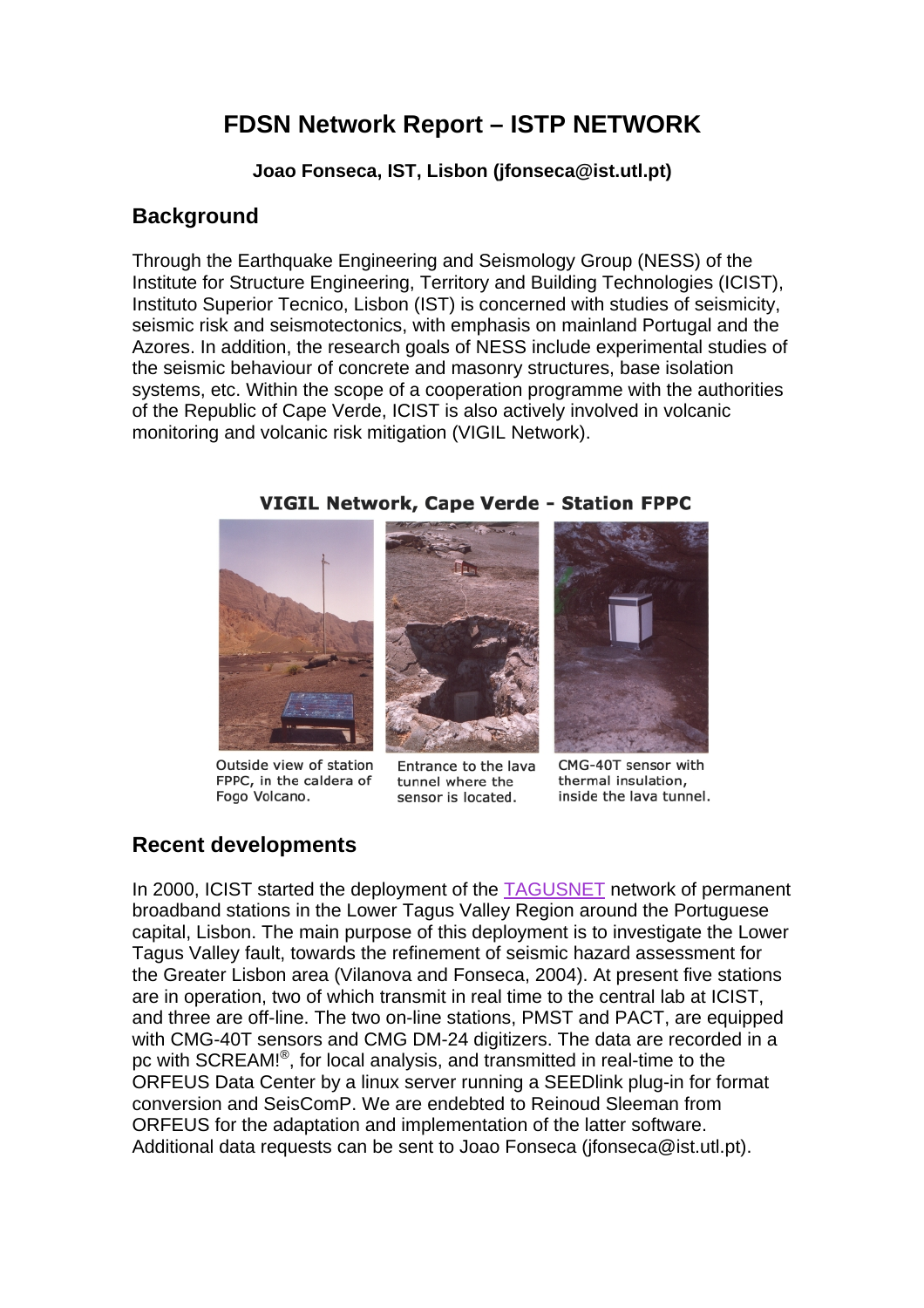

The TAGUSNET stations were deployed to monitor the microseismicity of the Lower Tagus Valley Fault Zone, and the VIGIL stations are used for volcanic monitoring.

## **Future developments**

Project NAVIGATORS (**N**etwork of **A**ccelerographs and **V**ery-Broad-Band **I**nstruments for the **G**ibraltar **A**zores **T**ransform and **O**nshore **R**elated **S**tructures) was submitted to the Portuguese Ministry for Science in 2002 by ICIST jointly with colleagues from the Azores and Oporto University, and was recently approved. It aims at the deployment of VBB instruments in the Azores, Madera, NW Africa and Mainland Portugal, and will allow a natural extension of VEBSN towards the Atlantic region over the next few years. Among its goals, this project addresses the possible role of fault interaction in the activation of intraplate faults by the large earthquakes in the plate boundary between Africa and Iberia (Vilanova et al., 2003). To improve coverage in this important seismogenic region, future plans at ICIST contemplate the operation of an OBS BB station off SW Iberia (this goal was already included in the FP6 NERIES proposal).

IST is a member of [ORFEUS,](http://orfeus.knmi.nl/) [IRIS](http://www.iris.edu/) and the [FDSN](http://www.fdsn.org/), and the seismologists at ICIST are strongly committed to free real-time dissemination of seismological data to the scientific community.

### **Acknowledgements**

Seismological research at ICIST has been funded by Fundacao para a Ciencia e Tecnologia, Lisbon and the EU through ERDF (Projects PPERCAS, VIGIL, TAGUSNET and Plurianual Funding Programme), with additional support from the European Centre for Geodynamics and Seismology. Reinoud Sleeman